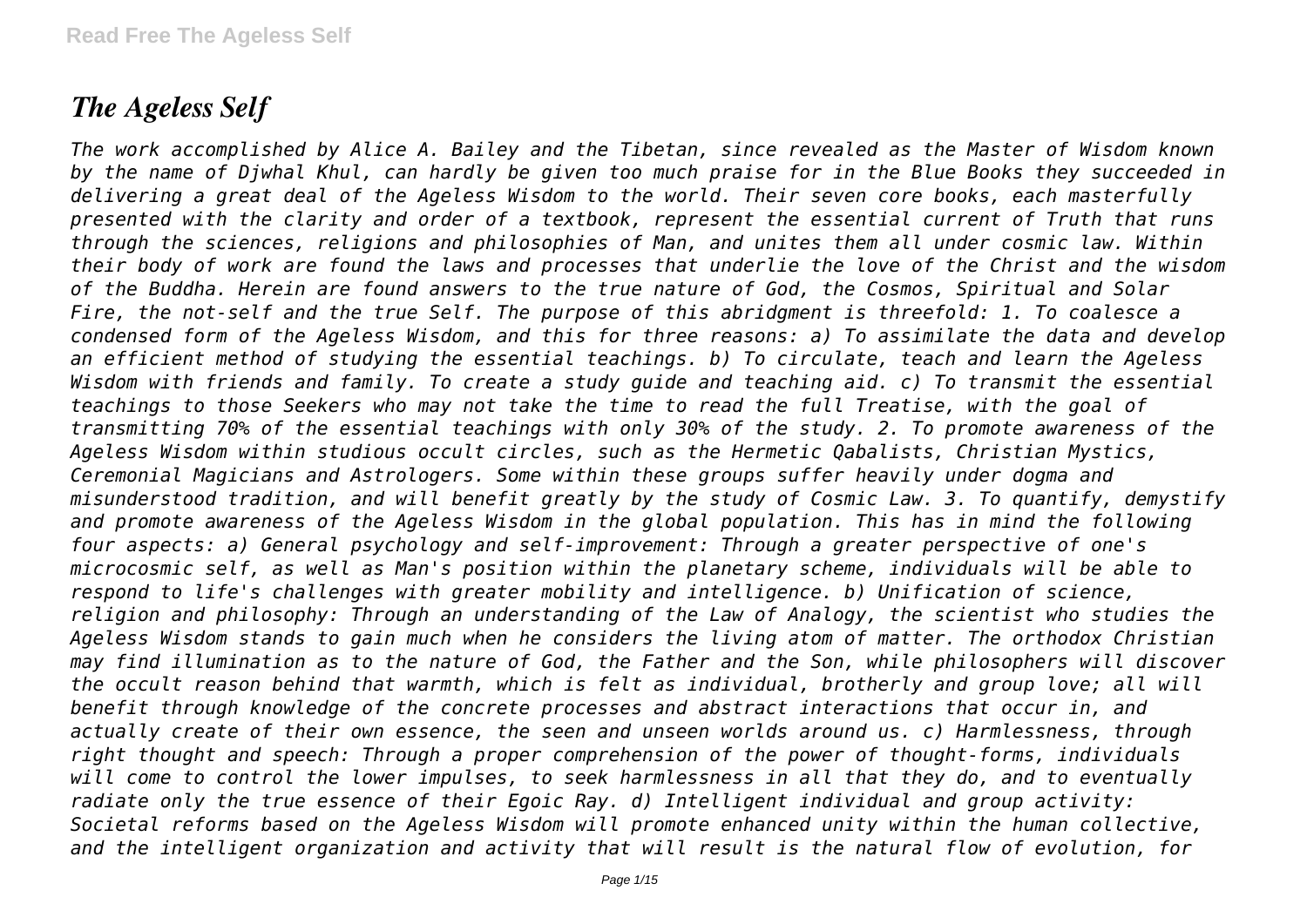*the Divine Plan works toward the greatest good of all. In Unity, Love and Light, Patrick Westfall What if you discovered someone who held the secret to living longer, perhaps forever? The Man Who Lived Forever--a unique fact-injected story--tells such a tale. It includes actual dietary and lifestyle practices, shopping lists and more to help you claim perfect health, long life and find your own fountain of youth! (204 pp; 6" x 9"; ISBN: 978-1502358936) Read more at :*

*https://www.waltgoodridge.com/books/*

*This is a story about aging in place in a world of global movement. Around the world, many older people have stayed still but have been profoundly impacted by the movement of others. Without migrating themselves, many older people now live in a far "different country" than the one of their memories. Recently, the Brexit vote and the 2016 election of Trump have re-enforced prevalent stereotypes of "the racist older person". This book challenges simplified images of the old as racist, nostalgic and resistant to change by taking a deeper, more nuanced look at older people's complex relationship with the diversity and multiculturalism that has grown and developed around them. Aging in a Changing World takes a look at how some older people in New Zealand have been responding to and interacting with the new multiculturalism they now encounter in their daily lives. Through their unhurried, micro, daily interactions with immigrants, they quietly emerge as agents of the very social change they are assumed to oppose.*

*This wide-ranging study looks at how the ageing process has alternately been figured in and excluded from twentieth-century French literature, philosophy and psychoanalysis. It espouses a critical interdisciplinarity and calls into question the assumptions underlying much research into ageing in the social sciences, work in which the negative aspects of growing older are almost invariably suppressed. It offers a major reappraisal of Simone de Beauvoir's great but neglected late treatise, La Vieillesse, and presents the first substantial discussion of a lost documentary film about old age in which Beauvoir appears and which she helped to write, PROMENADE AU PAYS DE LA VIEILLESSE. Questioning Beauvoir's own rather reductive reading of Gide's work on old age, this study analyses the way in which his Journal and Ainsi soit-il experiment with a range of representational models for the senescent subject. The encounter between psychoanalysis and ageing is framed by a reading of Violette Leduc's autobiographical trilogy, in which she suggests that psychoanalysis, to its detriment, simply cannot allow ageing to signify. This claim is tested in a critical survey of recent theoretical and clinical work by psychoanalysts interested in ageing in France, the UK and the US. Lastly, Hervé Guibert's recently republished photo-novel about his elderly great-aunts, Suzanne et Louise, is examined as a work of intergenerational empathy and is found, in addition, to be an important statement of his photographic aesthetic. Navigating between the extremes of fury ('age rage') and serene acceptance ('going gently'), this study aims throughout to examine the role which ageing plays in formal, as well* Page 2/15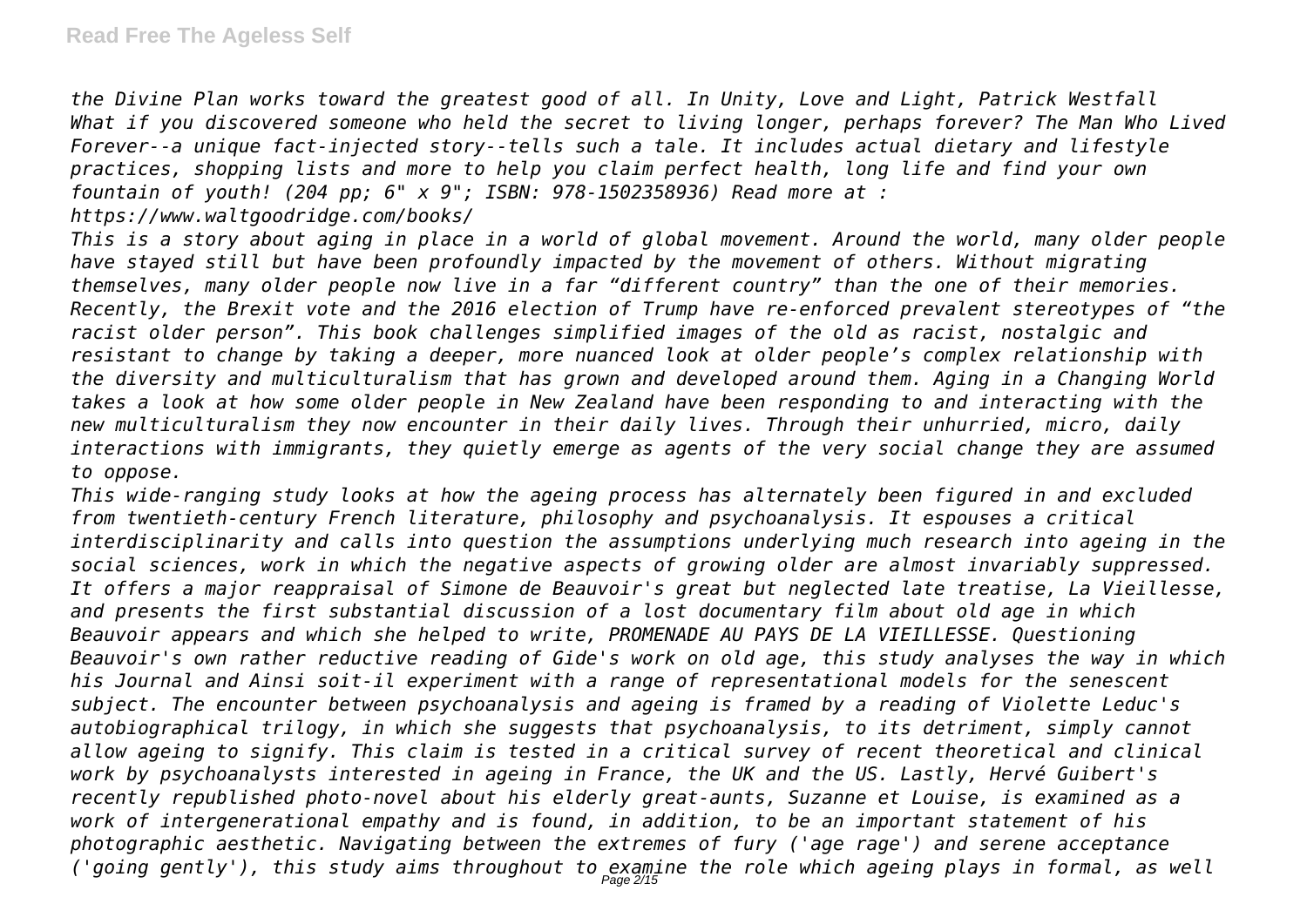## **Read Free The Ageless Self**

*as thematic, terms in writing the life of the subject. Aging in a Changing World Between Stress and Hope Reading Our Lives Science of Caring Ageing and Place Take Control of Your Age and Stay Youthful for Life The Lifelong Journey Toward Meaning and Joy*

Most Americans, when pressed, have a vague sense of how they would like to die. They may imagine a quick and painless end or a gentle passing away during sleep. Some may wish for time to prepare and make peace with themselves, their friends, and their families. Others would prefer not to know what's coming, a swift, clean break. Yet all fear that the reality will be painful and prolonged; all fear the loss of control that could accompany dying. That fear is justified. It is also historically unprecedented. In the past thirty years, the advent of medical technology capable of sustaining life without restoring health, the expectation that a critically ill person need not die, and the conviction that medicine should routinely thwart death have significantly changed where, when, and how Americans die and put us all in the position of doing something about death. In a penetrating and revelatory study, medical anthropologist Sharon R. Kaufman examines the powerful center of those changes - the hospital, where most Americans die today. In the hospital world, the deep, irresolvable tension between the urge to extend life at all costs and the desire to allow "letting go" is rarely acknowledged, yet it underlies everything that happens there among patients, families, and health professionals. Over the course of two years, Kaufman observed and interviewed critically ill patients, their families, doctors, nurses, and other hospital staff at three community hospitals. In...And a Time to Die, her research places us at the heart of that science-driven yet fractured and often irrational world of health care delivery, where empathetic yet frustrated, hard-working yet constrained professionals both respond to and create the anxieties and often inchoate expectations of patients and families, who must make "decisions" they are ill-prepared to make. Filled with actual conversations between patients and doctors, families and hospital staff,...And a Time to Die clearly and carefully exposes the reasons for complicated questions about medical care at the end of life: for example, why "heroic" treatment so often overrides "humane" care; why patients and families are ambivalent about choosing death though they claim to want control; what constitutes quality of life and life itself; and, ultimately, why a "good" death is so elusive. In elegant, compelling prose, Kaufman links the experiences of patients and families, the work of hospital staff, and the ramifications of institutional bureaucracy to show the invisible power of the hospital system itself -- its rules, mandates, and daily activity -- in shaping death and our individual experience of it. ...And a Time to Die is a provocative, illuminating, and necessary read for anyone working in or navigating the health care system today, providing a much-needed road map to the disorienting territory of the hospital, where we all are asked to make life-and-death choices.

During recent years, an increasing amount of academic research has focused on older people with a particular emphasis on settings, places and spaces. This book provides a comprehensive review of research and the policy area of 'ageing and place'. An insightful book on an important topic, Andrews and Phillips have together edited a valuable information and reference source for those with interests in the spatial dimensions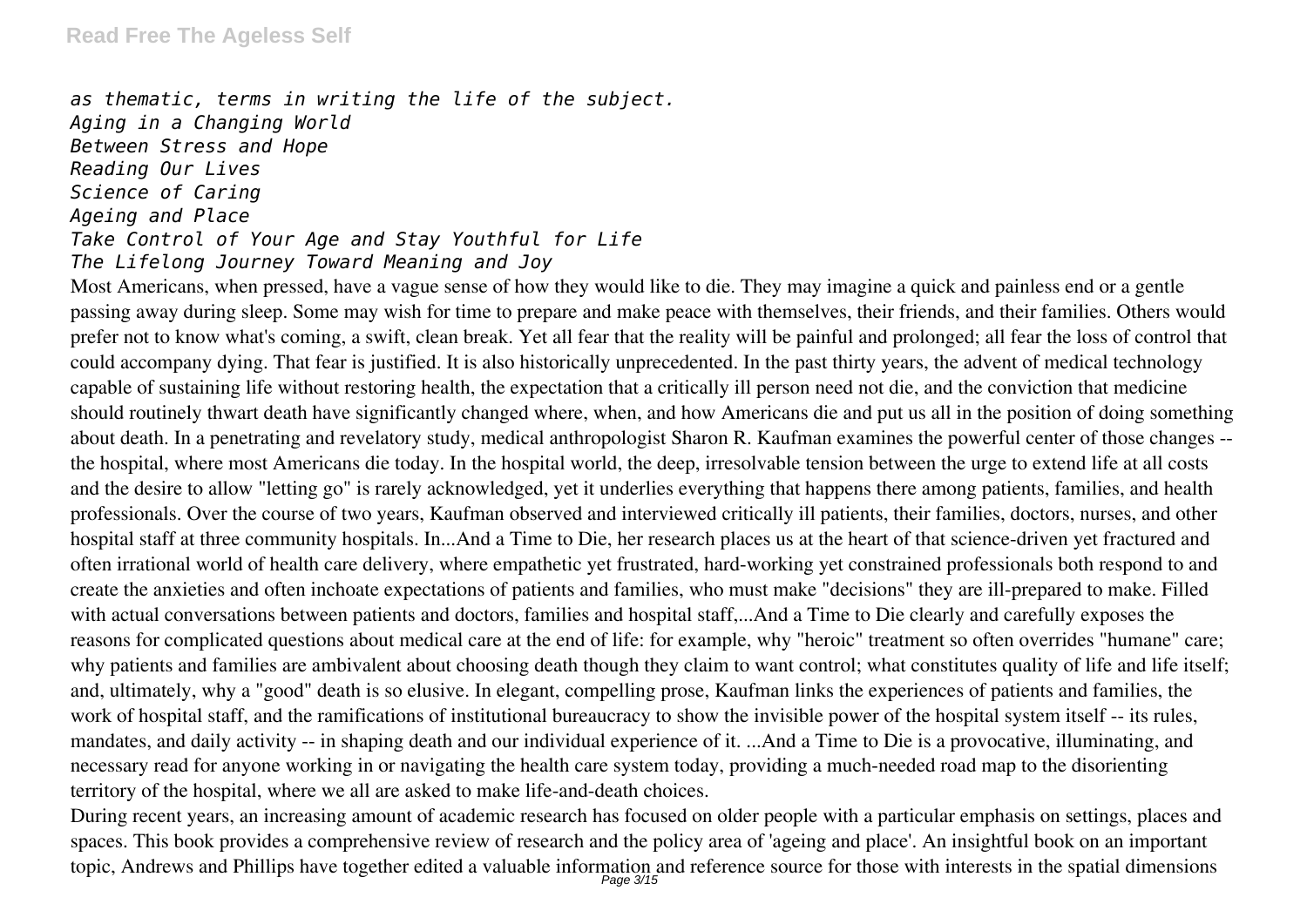of ageing in the twenty-first century. Ranging from macro-scale perspectives on the distribution of older populations on national scales, to the meaning of specific local places and settings to older individuals, on the micro-scale, the book spans an entire range of research traditions and international perspectives.

[New title: The Man Who Lived Forever; same content, different title] What if you discovered someone who held the secret to living longer, perhaps forever? The Man Who Lived Forever--a unique fact-injected story--tells such a tale. It includes actual dietary and lifestyle practices, shopping lists and more to help you claim perfect health, long life and find your own fountain of youth! (204 pp; 6" x 9"; Read more at : https://www.waltgoodridge.com/books/

Among the many studies of aging and the aged, there is comparatively little material in which the aged speak for themselves. In this compelling study, Sharon Kaufman encourages just such expression, recording and presenting the voices of a number of old Americans. Her informants tell their life stories and relate their most personal feelings about becoming old. Each story is unique, and yet, presented together, they inevitable weave a clear pattern, one that clashes sharply with much current gerontological thought. With this book, Sharon Kaufman allows us to understand the experience of the aging by listening to the aged themselves. Kaufman, while maintaining objectivity, is able to draw an intimate portrait of her subjects. We come to know these people as individuals and we become involved with their lives. Through their words, we find that the aging process is not merely a period of sensory, functional, economic, and social decline. Old people continue to participate in society, and important continue to interpret their participation in the social world. Through themes constructed from these stories, we can see how the old not only cope with losses, but how they create new meaning as they reformulate and build viable selves. Creating identity, Kaufman stresses, is a lifelong process. Sharon Kaufman's book will be of interest and value not only to students of gerontology and life span development, and to professionals in the field of aging, but to everyone who is concerned with the aging process itself. As Sharon Kaufman says, "If we can find the sources of meaning held by the elderly and see how individuals put it all together, we will go a long way toward appreciating the complexity of human aging and the ultimate reality of coming to terms with one's whole life."

Handbook of Emotion, Adult Development, and Aging

Ribhu Gita

Aging Political Activists

Kabbalah Cards

Issues in Aging

Enhancing the Performance and Well-Being of Your Age-Diverse Workforce

Ageless Talent

Updated throughout with relevant new examples, research, and photos, AGING, THE INDIVIDUAL, AND SOCIETY, Tenth Edition, brings a social problems approach to the interdisciplinary study of gerontology. This accessible text combines academic research with an empathetic view of the lives of older people to involve students emotionally and intellectually in the material. Activities offer many opportunities for experiential learning. Important Notice: Media content referenced within the product description or the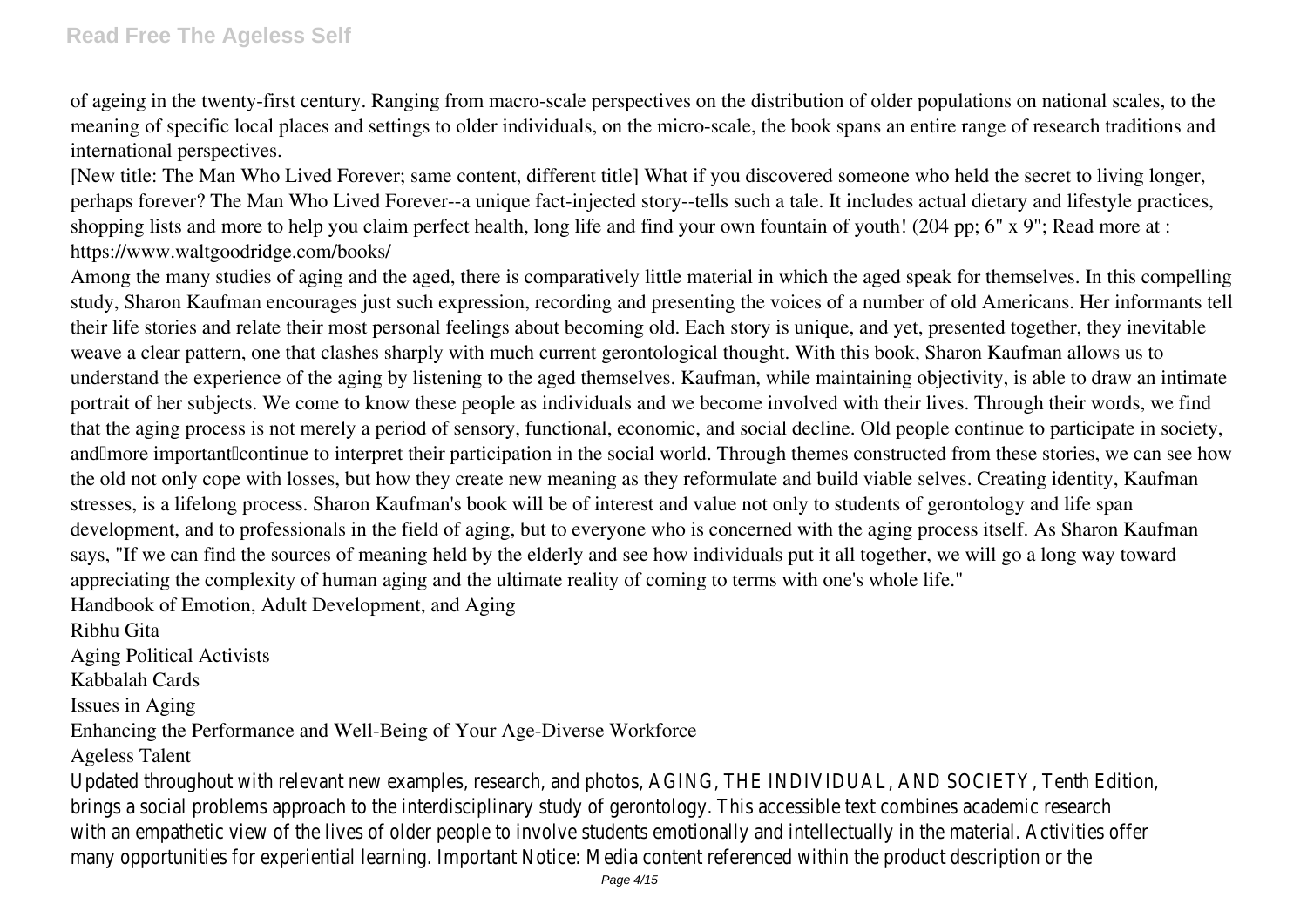product text may not be available in the ebook version.

The Ageless SelfSources of Meaning in Late LifeUniv of Wisconsin Press

The demographic and social structure of most industrialized and developing countries are changing rapidly as infant mortality is reduced and population life span has increased in dramatic ways. In particular, the oldest old (85+) population has grown and will continue to grow. This segment of the population tends to suffer physical and cognitive decline, and little information is available to describe how their positive and negative distal experiences, habits and intervening proximal environmental influences impact their well-being, and how social and health policies can help meet the unique challenges they face. Understanding Well-Being in the Oldest Old is the outcome of a four-day workshop attended by U.S. and Israeli scientists and funded by the U.S.-Israel Bi-National Science Foundation to examine both novel and traditional paradigms that could extend our knowledge and understanding of the well-being of the oldest old.

Over the past 15 years, geography has made many significant contributions to our understanding of disabled people's identities, lives, and place in society and space. 'Towards Enabling Geographies' brings together leading scholars to showcase the 'second wave' of geographical studies concerned with disability and embodied differences. This area has broadened and challenged conventional boundaries of 'disability', expanding the kinds of embodied differences considered, while continuing to grapple with important challenges such as policy relevance and the use of more inclusionary research approaches. This book demonstrates the value of a spatial conceptualization of disability and disablement to a broader social science audience, whilst examining how this conceptualization can be further developed and refined.

The Decades of Life

The Impact of Telling Stories

The Ageless Self

Using the Ageless Wisdom for Guidance, Insight and Greater Self-awareness

Ageless

Place Attachment and Social Exclusion

The Columbia Retirement Handbook

**The field of emotions research has recently seen an unexpected period of growth and expansion, both in traditional psychological literature and in gerontology. The Handbook of Emotion, Adult Development, and Aging provides a broad overview and summary of where this field stands today, specifically with reference to life course issues and aging. Written by a distinguished group of contributing authors, the text is grounded in a life span developmental framework, while advancing a multidimensional view of emotion and its**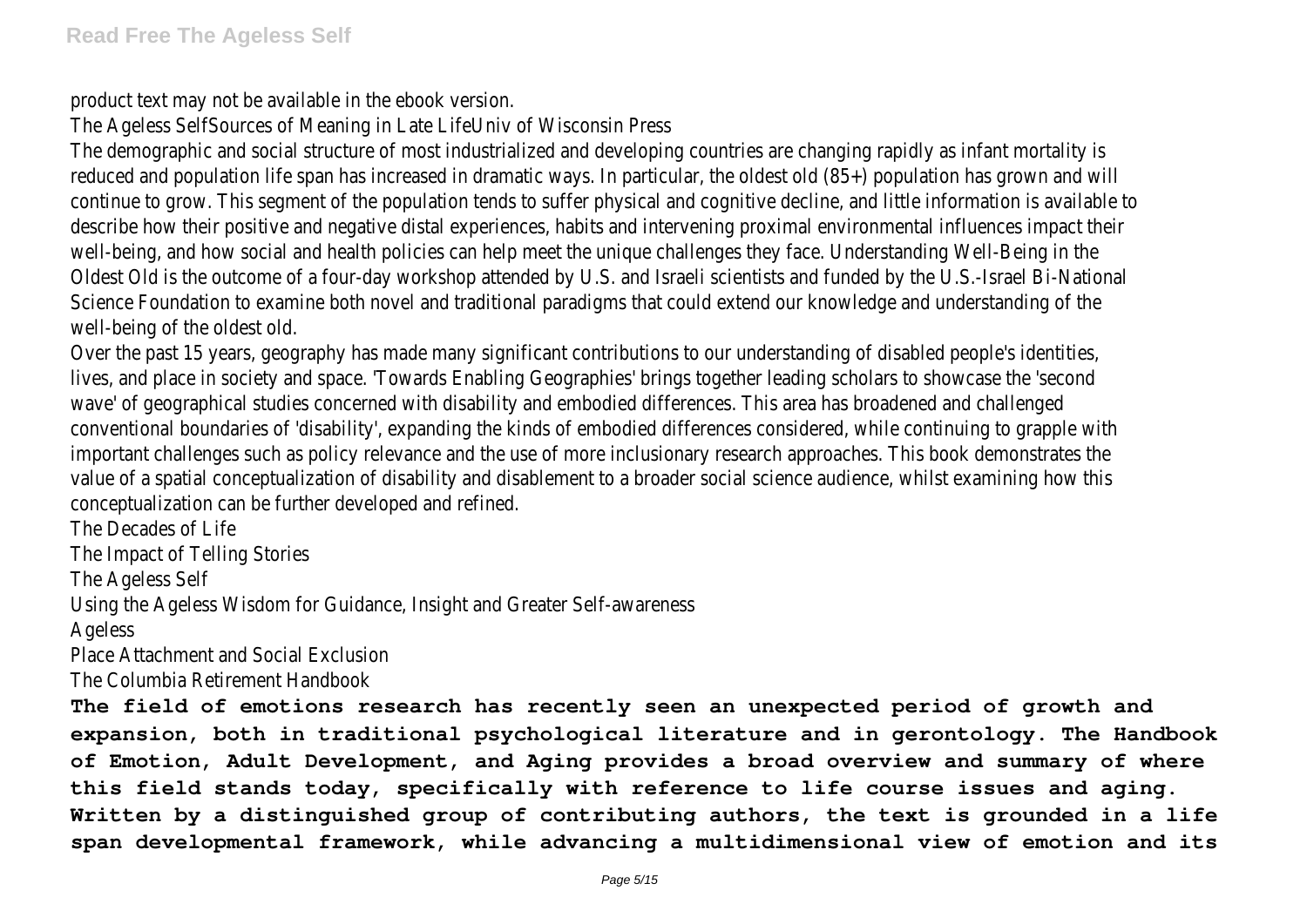**development and incorporating quantitative and qualitative research findings. The book is divided into five parts. Part One discusses five major theoretical perspectives including biological, discrete emotions, ethological, humanistic, and psychosocial. Part Two on affect and cognition discusses the role of emotion in memory, problem solving, and internal perceptions of self and gender. Part Three on emotion and relationships expands on the role of emotion in sibling and parent/child relationships, as well as relationships between friends and romantic partners, and the emotional reaction to interpersonal loss across the life span. Part Four on stress, health, and psychological well-being treats issues of stress and coping, religion, personality, and quality of life. The final part on continuity and change in emotion patterns and personality discusses emotion and emotionality throughout the life span. An ideal reference source for professionals across a wide range of disciplines, the text summarizes recent important developments in this fast growing area of psychology and proposes many new directions for future research. Provides a biopsychological view on emotion in adulthood from a life span context Presents the new perspective on emotion in older adults actively engaged in emotion self-regulation Describes the intimate connection between emotion and the structure of personality Demonstrates a new perspective on what emotion is, its importance across the life span, its connections with cognition, its role in interpersonal relation, and the way it influences both stability and change in adulthood Illustrates the interpersonal nature of emotion Provides theoretically based, leading edge research from international authors Five areas of coverage include: Theoretical perspectives Affect and cognition Emotion and relationships Stress, health, and psychological well-being Continuity and change in emotion patterns and personality Coverage includes: Five major theoretical perspectives, including biological, discrete emotions, ethological, humanistic, and psychosocial The role of emotion in memory, problem-solving, and internal perceptions of self and gender The role of emotion in sibling and parent/child relationships, relationships between friends and romantic partners, and the emotional reaction to interpersonal loss across the lifespan Issues of stress and coping, religion, personality, and quality of life Emotion and emotionality**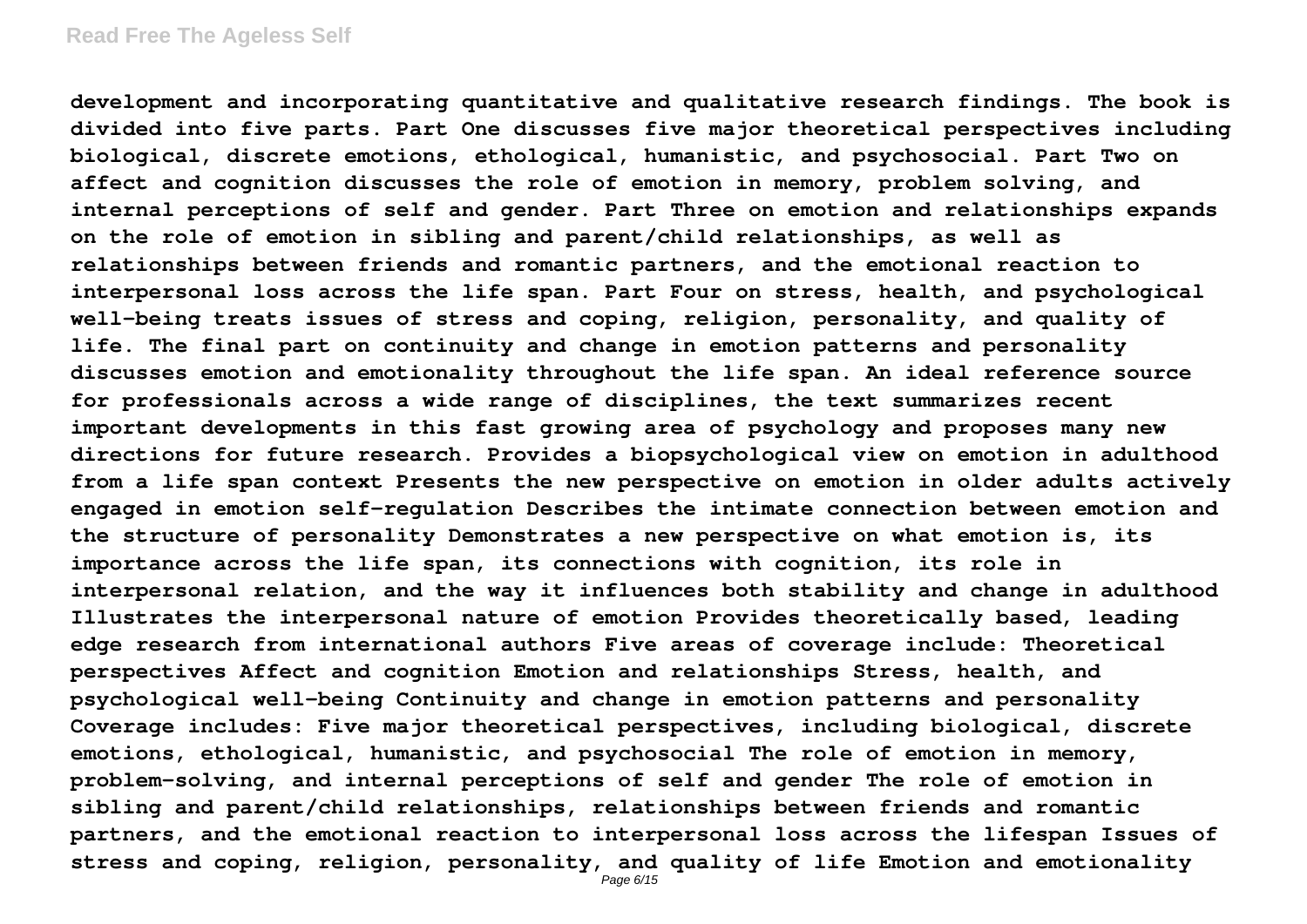#### **throughout the lifespan**

**Are you aging too fast? Edward Schneider, M.D., Dean of the Leonard Davis School of Gerontology and one of the field's leading gerontologists, refutes the myth that age equals loss-- of our health and our physical and mental vigor. You can't live forever. (If people tell you otherwise, says Dr. Schneider, don't believe them!) But you can control your aging to significantly reduce your risk of disability and illness and to feel vital and productive throughout your lifespan. By adopting the simple lifestyle measures outlined here, every one of us can live longer by living well. In AgeLess, Dr. Schneider has taken the latest and best research findings in each of the key areas known to affect your healthspan-- nutrition, exercise, weight, sleep, social engagement, and hormones-- and developed his easy-to-follow, science-based New Rules of Aging Less. Some of these New Rules may surprise you. Worried about your weight? Read the science behind New Weight Rule #1-- those few extra pounds may save your life. Or save money with this New Nutrition Rule: Toss out your multivitamins and most of your other supplements-- they may be doing you more harm than good. Do you think a good night's sleep is a relic of lost youth? Read the Dean's AgeLess tips for getting your nightly seven to nine hours- it's essential to your healthspan. And if you're determined to look as young as you feel, Dr. Schneider also rates cosmetic interventions-- alpha hydroxy acid skin creams, laser peels, Botox injections, and more-- to reveal which ones really work and those that don't. To get started, take Dr. Schneider's Longevity Quotient Quizzes. These comprehensive questionnaires will help you rate your current lifestyle habits-- you'll learn the areas in which you're doing okay and where you need to improve. An AgeLess future is within reach-- start living yours today!**

**Consumption research is burgeoning across a wide range of disciplines. The Routledge Handbook on Consumption gathers experts from around the world to provide a nuanced overview of the latest scholarship in this expanding field. At once ambitious and timely, the volume provides an ideal map for those looking to position their work, find new analytic insights and identify research gaps. With an intuitive thematic structure and resolutely international outlook, it engages with theory and methodology; markets and**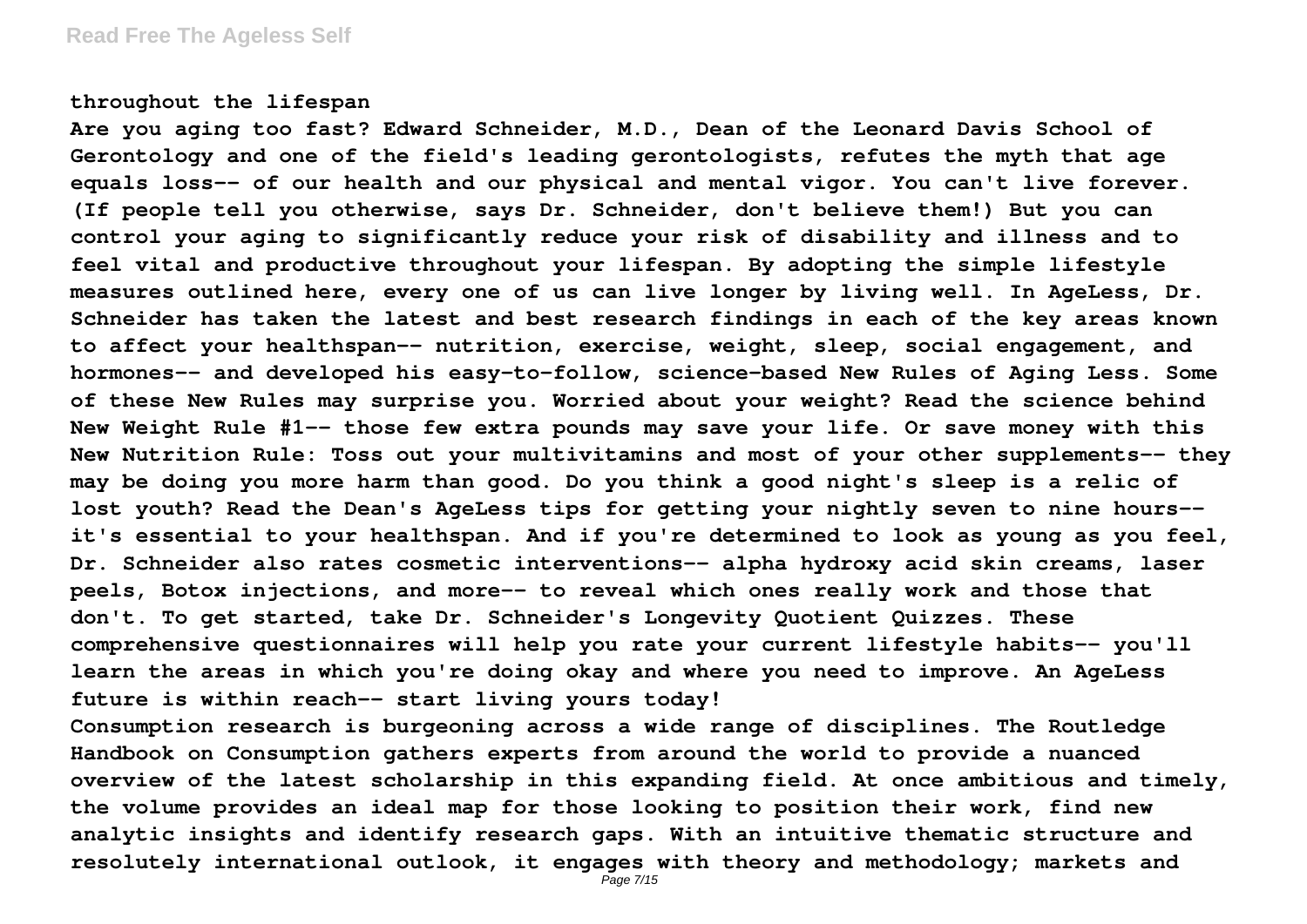#### **Read Free The Ageless Self**

**businesses; policies, politics and the state; and culture and everyday life. It will be essential reading for students and scholars across the social and economic sciences. ldentity research in relation to ethnicity and migration has tended to focus an younger people whilst identity research in relation to ageing and old(er) age has not focused an migrants. This inadvertent mutual neglect has led to a lack of identity research that examines the identity categories of old(er) age and migrancy together, a lacuna that this dissertation aims to redress. This dissertation departs from a social constructionist understanding of identity as situationally accomplished in the interplay between how one defines oneself (internally) and how others define one (externally). The questions raised by this perspective and addressed in this dissertation are: When (in what situations) and in relation to whom do old(er) age and migrancy (respectively) seem to become meaningful for identification? How do the identity categories of old(er) age and migrancy seem to be negotiated? The empirical material consists of in-depth interviews with 24 older migrants (13 men, 11 women) aged between 55 and 79 who have been living in Sweden for 18 to 61 years. Interviewees come from 12 different countries that vary in perceived cultural distance from Sweden. The findings suggest that identifications with old(er) age and migrancy seem to be dynamic and flexible rather than necessarily permanently meaningful, thus gaining meaning in specific situations and in relation to particular Others. External definitions furthermore do not always seem to match with internal ones. Regardless of how old(er) age and migrancy are constructed, they seem to be negotiable. This dissertation thus contributes to identity research by studying old(er) age and migrancy together and furthermore sheds light onto how the social constructionist lens allows us to see variability where stability otherwise would be presumed. ldentitetsforskning rörande etnicitet och migration har huvudsakligen fokuserat på yngre medan identitetsforskning kring äldre och åldrande inte har fokuserat på utrikesfödda. Som en konsekvens därav har identitetsforskningen inte studerat hög(re) ålder och invandrarskap tillsammans, en lucka som denna avhandling avser att fylla. Avhandlingen utgår ifrån en socialkonstruktionistisk förståelse av identitet som situationsbunden och formad genom samspelet mellan hur man definierar sig själv (internt) och hur andra**

Page 8/15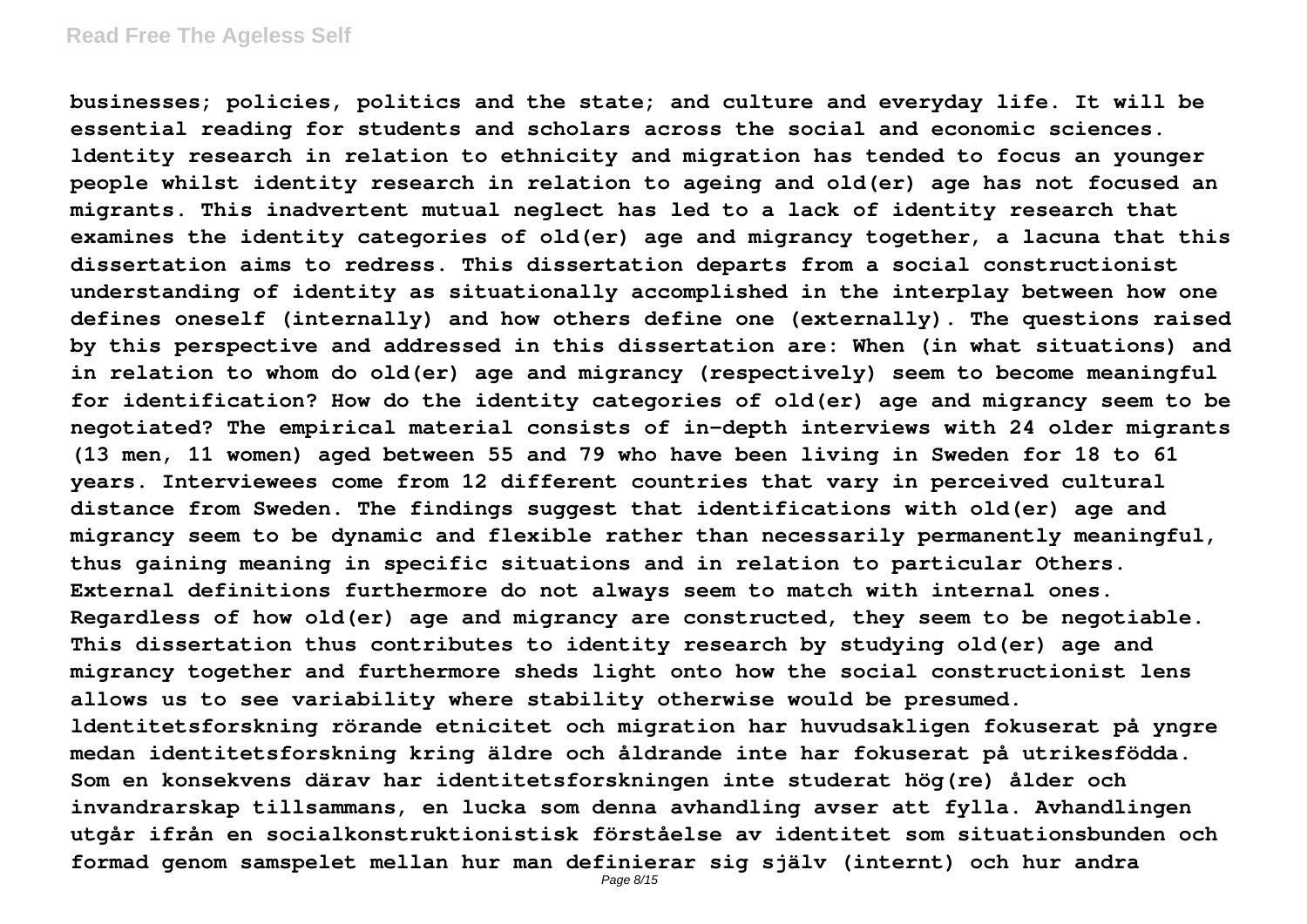**definierar en (externt). Frågorna som väcks genom detta perspektiv och som avhandlingen fokuserar på är: När (i vilka situationer) och i förhållande till vem verkar hög(re) ålder respektive invandrarskap bli betydelsefulla för identifikationer? Hur verkar identitetskategorierna hög(re) ålder och invandrarskap förhandlas? Det empiriska materialet består av djupintervjuer med 24 utrikesfödda äldre (13 män, 11 kvinnor) i åldrarna mellan 55 och 79 som har bott i Sverige mellan 18 och 61 år. lntervjupersonerna kommer från 12 olika länder med olika upplevt kulturellt avstånd från Sverige. Resultaten tyder på att identifikationer med hög(re) ålder och invandrarskap är dynamiska och flexibla snarare än nödvändigtvis permanent meningsfulla, och får därmed betydelse i vissa situationer och i förhållande till särskilda andra. Externa definitioner verkar inte alltid stämma överens med interna definitioner. Oavsett hur hög(re) ålder och invandrarskap är konstruerade så framstår de som förhandlingsbara. Avhandlingen bidrar därmed till identitetsforskningen genom att studera hög(re) ålder och invandrarskap tillsammans och belyser dessutom hur det socialkonstruktionistiska perspektivet tillåter oss att se variation och föränderlighet där stabilitet annars förutsätts. The English Translation from the Original Sanskrit Epic Sivarahasyam The Poetics of Growing Old An Integrative Approach Aging, the Individual, and Society Volume II: a Treatise on White Magic Ageless Body, Timeless Mind**

#### **And a Time to Die**

*This compact, focused guide is perfect for students and others new to the field of gerontology. Features include further reading for each chapter, a glossary of key terms, and tables that provide easy reference points.*

*'A stunner ... If you haven't got this book in your house, I don't know why' Chris Evans 'A startling wake-up call . . . Writing with the vim of a Bill Bryson and the technical knowledge of a scientist, Steele gives us a chance to grasp what's at stake' Independent 'An exhilarating journey . . . Steele is a superb guide' Telegraph 'A fascinating read with almost every page bursting with extraordinary facts . . . Read it now' Mail on Sunday Ageless is a guide to the biggest issue we all face. Ageing – not cancer, not heart disease – is the world's leading cause of death and suffering. What would the world be like if we could cure it? Living disease-free until the age of 100 is achievable within our lifetimes. In prose that is lucid and full of fascinating facts, Ageless introduces us to the cutting-edge research that is paving the way for this revolution.*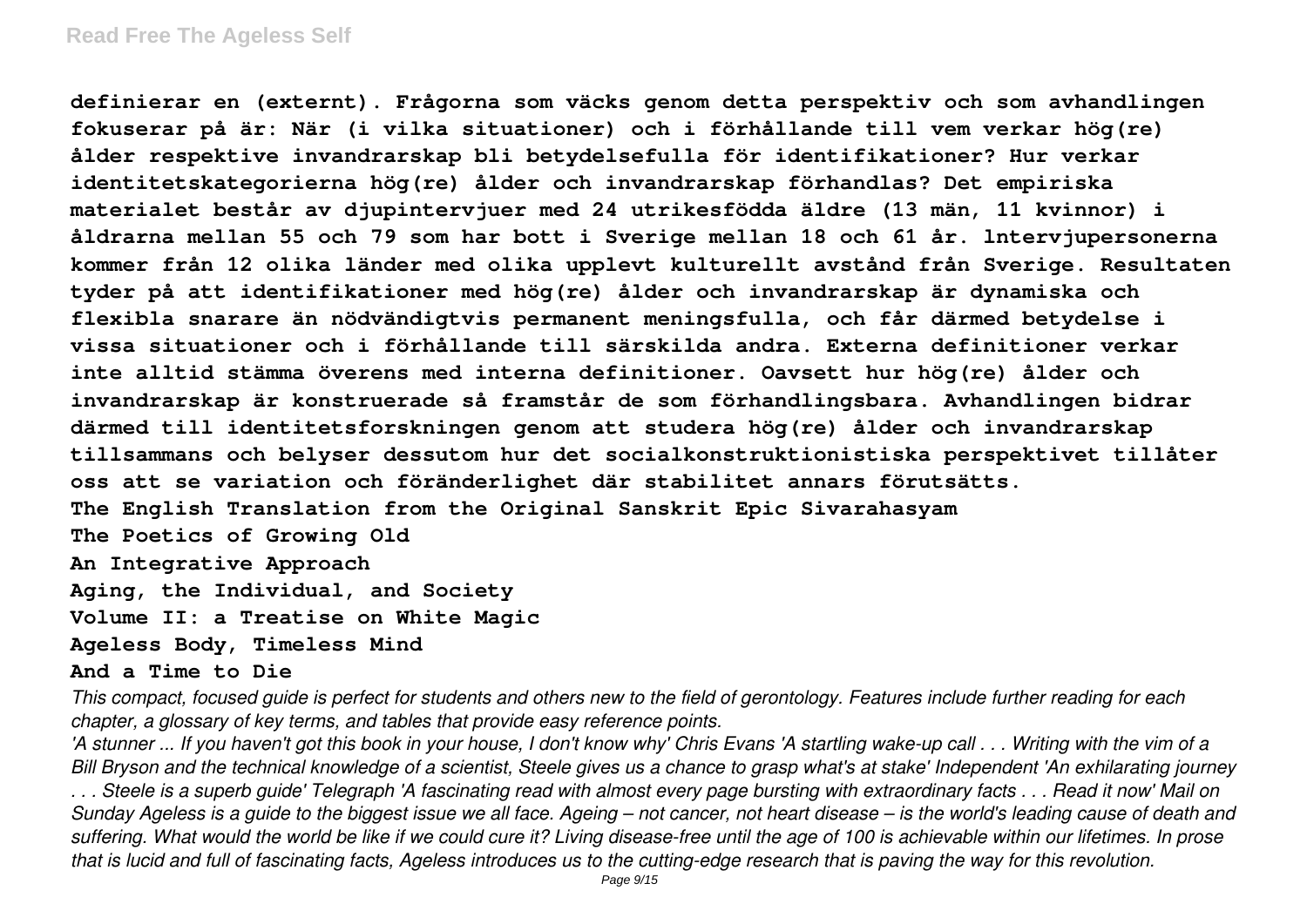*Computational biologist Andrew Steele explains what occurs biologically as we age, as well as practical ways we can slow down the process. He reveals how understanding the scientific implications of ageing could lead to the greatest discovery in the history of civilisation – one that has the potential to improve billions of lives, save trillions of dollars, and transform the human condition.*

*Many western nations have experienced a rise in the number of marginalised and deprived inner-city neighbourhoods. Despite a plethora of research focused on these areas, there remain few studies that have sought to capture the 'optimality' of ageing in place in such places. In particular, little is known about why some older people desire to age in place despite multiple risks in their neighbourhood and why others reject ageing in place. Given the growth in both the ageing of the population and policy interest in the cohesion and sustainability of neighbourhoods there is an urgent need to better understand the experience of ageing in marginalised locations. This book aims to address the shortfall in knowledge regarding older people's attachment to deprived neighbourhoods and in so doing progress what critics have referred to as the languishing state of environmental gerontology. The author examines new cross-national research with older people in deprived urban neighbourhoods and suggests a rethinking and refocusing of the older person's relationship with place. Impact on policy and future research are also discussed. This book will be relevant to academics, students, architects, city planners and policy makers with an interest in environmental gerontology, social exclusion, urban sustainability and design of the built environment.*

*A prescription for health care for older adults and their families by using life stories to treat the "third age" stage of life.*

*The New Science of Getting Older Without Getting Old*

*The Short Guide to Aging and Gerontology*

*The Ageless Generation*

*AgeLess*

*Older New Zealanders and Contemporary Multiculturalism*

*A Culture-Communication Dialogue*

### *How American Hospitals Shape the End of Life*

Opportunities and optimism in Aging. Issues in Aging, 3rd edition takes an optimistic view of aging and human potential in later life. This book presents the most up-to-date facts on aging today, the issues raised by these facts, and the societal and individual responses that will create a successful old age for us all. Mark Novak presents the full picture of aging--exhibiting both the problems and the opportunities that accompany older age. The text illustrates how generations are dependent on one another and how social conditions affect both the individual and social institutions. Learning Goals -Upon completing this book, readers will be able to: -Understand how large-scale social issues--social attitudes, the study of aging, and demographic issues--affect individuals and social institutions -Identify the political responses to aging and how individuals can create a better old age for themselves and the people they know -Separate the myths from the realities of aging -Recognize the human side of aging -Trace the transformation of pension plans, health, and opportunities for personal expression and social engagement to the new ecology of aging today

There are many important questions raised in this book. The fragmentation of medical values, whether a good doctor requires as much knowledge of the person as of the disease, the claims created by a scientific medicine dependent upon the largesse of government grants, the conversion of medicine from cottage industry to entrepreneurial endeavour, all had their beginnings in medicine's Golden Age. Their heirs, today's practitioners, may have mistaken technology for their task, science for their religion, and business for their creed, but if the spirit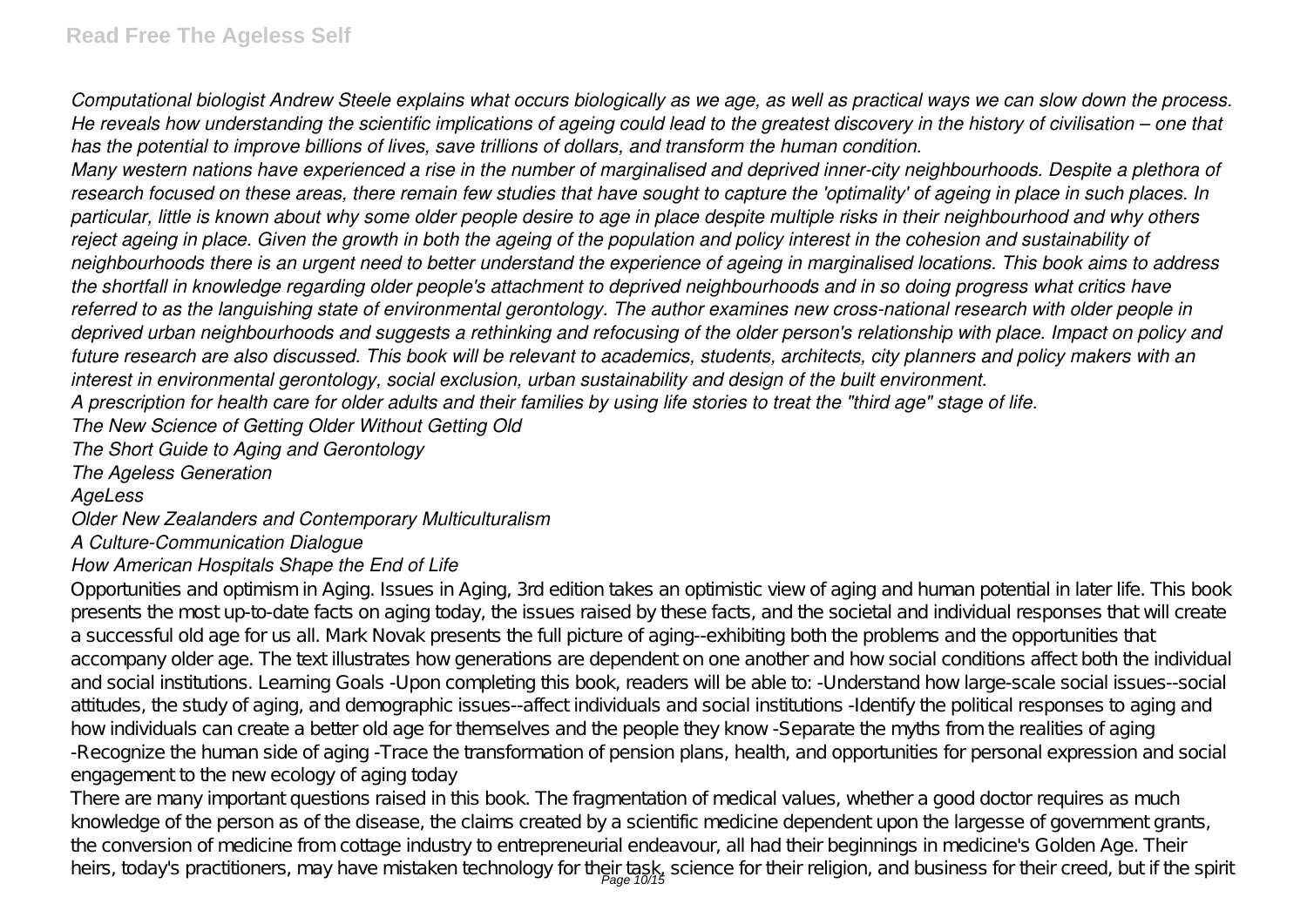of the physicians in this book wins out, medicine's Golden Age is yet in the future.

The 33 illustrated cards can be used for guided meditation or readings to reveal underlying themes in life. A 106-page illustrated booklet offers insights and clear guidance in interpreting the meaning of the cards.

"Growing Old in the Middle Ages draws a comprehensive picture of medieval old age, describing how it was perceived by different groups in society; what help was given to the ageing; the desire to increase longevity; the consolation offered to the elderly; and the growing concern with physiology. With the increased interest in old age as a subject for historical study, this timely overview is an invaluable contribution to the social history of the whole of medieval Europe"--Publisher description.

A Practical Alternative To Growing Old

Cultural Gerontology

Transforming Medicine and Culture

Healthy Aging, Healthy Treatment

Sources of Meaning in Late Life

Age Rage and Going Gently

How Advances in Biomedicine Will Transform the Global Economy

Ageless Talent: Enhancing the Performance and Well-Being of Your Age-Diverse Workforce provides organizational leaders, managers, and supervisors with clear, evidence-based tactics by which to develop and manage an aging and age-diverse talent pool. This volume provides an easy-to-implement set of tools for addressing the difficult problems related to employee performance and well-being amid ongoing technological and social change. Ageless Talent introduces a straightforward framework (PIERA) that translates scientific advances into actionable steps and strategies. Using this framework, this book provides practical illustrations to help readers design their own small-scale interventions to achieve desirable goals under diverse organizational constraints. Furthermore, the book addresses modern management challenges arising across the globe, and offers suggestions for leaders interested in short-term and long-term change. These suggestions, grounded in time-tested and leading-edge research evidence, include specific step-by-step guidelines, customizable to different types of organizations and industries. With economic, cultural, technological, and demographic shifts making the changing nature of work a pressing concern for organizations around the globe, Ageless Talent is an essential text for practitioners – HR professionals, organizational leaders, and managers – as well as management education programs and professional training and leadership programs. It will also appeal to instructors and students in the field of industrial/organizational psychology.

Thomas Moore is the renowned author of Care of the Soul, the classic #1 New York Times bestseller. In Ageless Soul, Moore reveals a fresh, optimistic, and rewarding path toward aging, one that need not be feared, but rather embraced and cherished. In Moore's view, aging is the process by which one becomes a more distinctive, complex, fulfilled, loving, and connected person. Using examples from his practice as a psychotherapist and teacher who lectures widely on the soul of medicine and spirituality, Moore argues for a new vision of aging: as a dramatic series of initiations, rather than a diminishing experience, one that each of us has the tools—experience, maturity, fulfillment—to live out. Subjects include: \*Why melancholy is a natural part of aging, and how to accept it, rather than confuse it with depression \*The vital role of the elder and mentor in the lives of younger people \*The many paths of spiritual growth and learning that open later in life \*Sex and sensuality \*Building new communities and leaving a legacy Ageless Soul will teach readers how to embrace the richness of experience and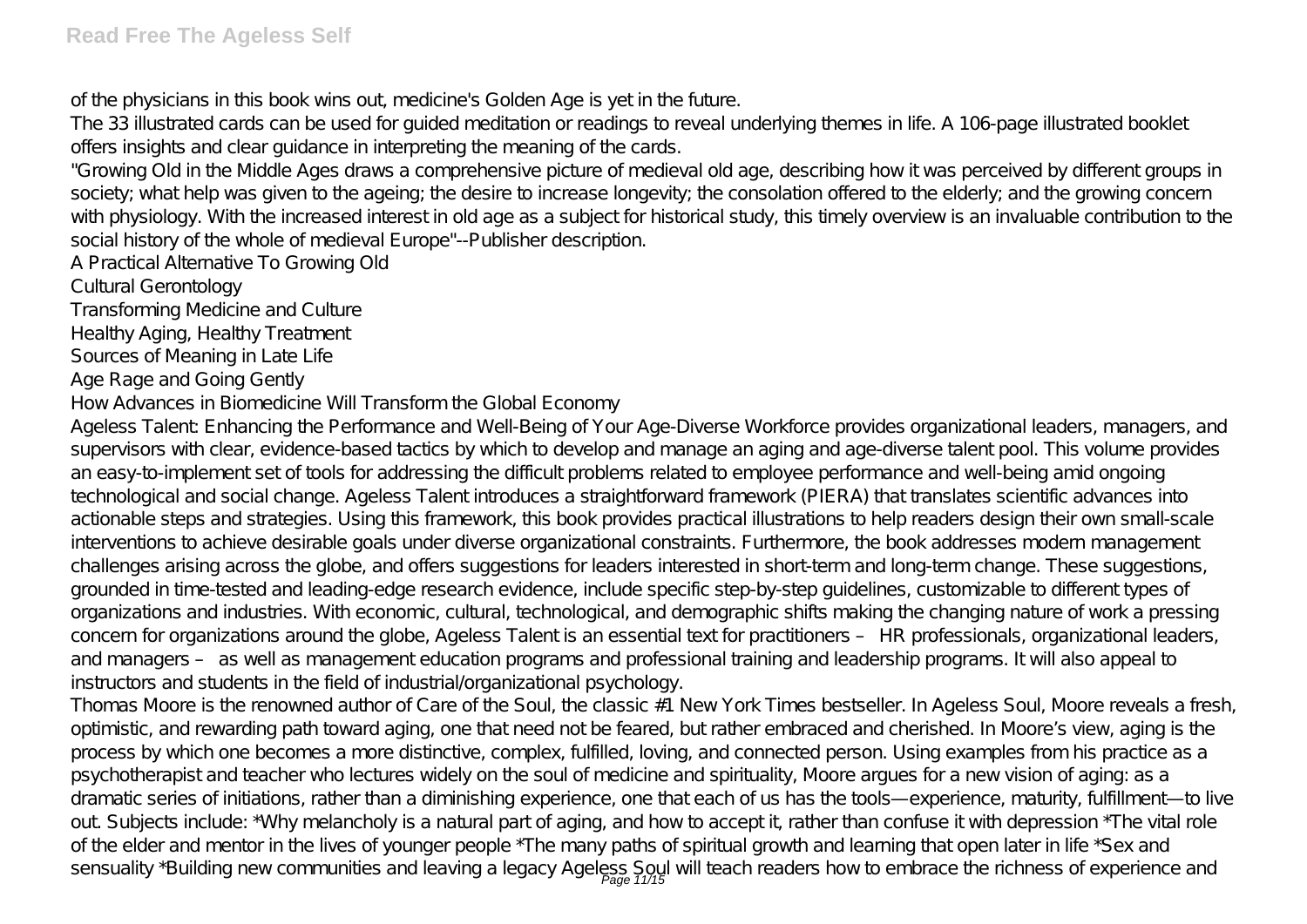how to take life on, accept invitations to new vitality, and feel fulfilled as they get older.

The field of gerontology has often been criticized for being "data-rich but theory-poor." The editors of this book address this issue by stressing the importance of theory in gerontology. While the previous edition focused on multidisciplinary approaches to aging theory, this new edition provides cross-disciplinary, integrative explanations of aging theory: The contributors of this text have reached beyond traditional disciplinary boundaries to partner with researchers in adjacent fields in studying aging and age-related phenomena. This edition of the Handbook consists of 39 chapters written by 67 internationally recognized experts in the field of aging. It is organized in seven sections, reflecting the major theoretical developments in gerontology over the past 10 years. Special Features: Comprehensive coverage of aging theory, focusing on the biological, psychological, and social aspects of aging A section dedicated to discussing how aging theory informs public policy A concluding chapter summarizing the major themes of aging, and offering predictions about the future of theory development Required reading for graduate students and post doctoral fellows, this textbook represents the current status of theoretical development in the study of aging. Placing identity within its cultural context, Fitzgerald offers ethnographic case material to examine the meaning and changing metaphors of ethnicity, male and female identity, and aging and identity. He opens up an exciting multidisciplinary dialogue for improving interpersonal and cross-cultural communication. The book provides a clear synthesis of the interrelated meanings of culture, identity, and communication, examining self-concept and its role in the communication process, and exploring cultural and biological research on self, individuality, personality, and mind-body questions.

The Healer's Tale Performing Age in Modern Drama Metaphors of Identity Handbook of Theories of Aging, Second Edition Handbook of Aging and Mental Health 'Disabled' Bodies and Minds in Society and Space A Social Constructionist Lens

Aging Political Activists is at once a series of political autobiographies, a set of personal narratives of social commitment, a model for qualitative research, and a challenge to current theory and practice in the social and behavioral sciences. It presents and examines the life stories of four individuals--close friends and former members of the Communist Party USA--revealing the ways they have developed and sustained their personal values and political outlook through a lifetime of involvement in movements for social change. Shuldiner approaches the interviews as a collaborative effort with his subjects who both describe their identities and experiences and critique the interview process, offering alternate readings of the content of their narratives or new directions for inquiry. These portraits of older activists challenge notions about the role of the personal in the development of political identity, while shifting the debate among gerontologists between activity versus disengagement in old age to a discussion of the dialectical relationship of these two aspects of human behavior throughout a lifespan.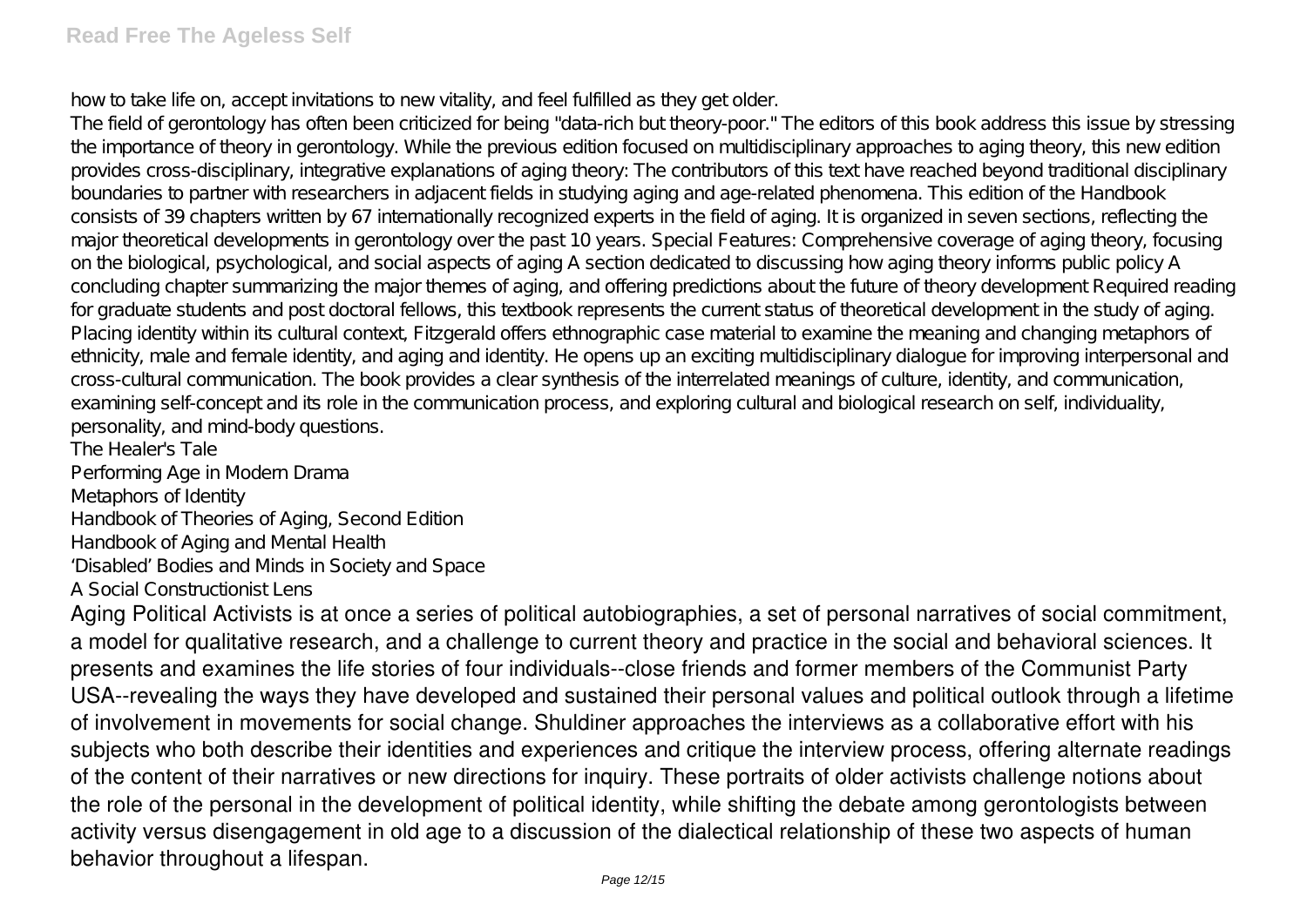Against the background of Socrates' insight that the unexamined life is not worth living, Reading Our Lives: The Poetics of Growing Old investigates the often overlooked inside dimensions of aging. Despite popular portrayals of mid- and later life as entailing inevitable decline, this book looks at aging as, potentially, a process of poiesis: a creative endeavor of fashioning meaning from the ever-accumulating texts - memories and reflections-that constitute our inner worlds. At its center is the conviction that although we are constantly reading our lives to some degree anyway, doing so in a mindful matter is critical to our development in the second half of life. Drawing on research in numerous disciplines affected by the so-called narrative turn - including cognitive psychology, neuroscience, and the psychology of aging - authors Randall and McKim articulate a vision of aging that promises to accommodate such time-honored concepts as wisdom and spirituality: one that understands aging as a matter not merely of getting old but of consciously growing old. This translation is an essential and classic work of Advaita Vedanta. It is a consummate work of the spirit, an astonishing description of direct Nondual experience and understanding.H.H. Sri Chandrasekharendra Sarasvati, a Sankaracharya of the Kanchi Kamakoti Peetham, stated in glowing terms that the Ribhu Gita is to the Sivarahasyam what the Bhagavad Gita is to the Mahabharata.First-hand descriptions of the experience of Nonduality are precious and rare. None is more powerful than this classic. Its uncompromising declaration communicates the uninterrupted direct experience of the Sage known as Ribhu. The language is accessible, forceful -- and points clearly beyond the limits of time and circumstance. The Indian cultural frame, traditional dialog between Guru and disciple, is subsumed into the directly penetrating insight that is absolute, beyond any concept.In this second edition, footnotes have been added presenting alternative meanings to the word or phrase immediately preceding the footnote number or show the Sanskrit word in transliterated form that has been translated into English. This second edition also contains an enhanced glossary from the original first edition. In addition, The 108 Names of Ribhu, in Sanskrit and English, is included in this new edition.May we all recognize in this text the freedom and happiness of the Absolute, our True Nature, as reflected in the words of the great Sage Ribhu! Scientific studies show that the mind/body connection has an extraordinary power to heal. Ageless Body, Timeless Mind goes beyond ancient mind/body wisdom and current anti-aging research to show you do not have to grow old. With the passage of time, you can retain your physical vitality, creativity, memory and self-esteem. Dr Deepak Chopra bases his theories on the ancient Indian science of Ayurveda, according to which, optimum health is about achieving balance physically, emotionally and psychologically, and demonstrates that, contrary to our traditional beliefs about aging, we can use our innate capacity for balance to direct the way our bodies metabolize time and achieve our unbounded potential. The Ageless Adept

A Story of Perfect Health, Long Life and the Fountain of Youth Page 13/15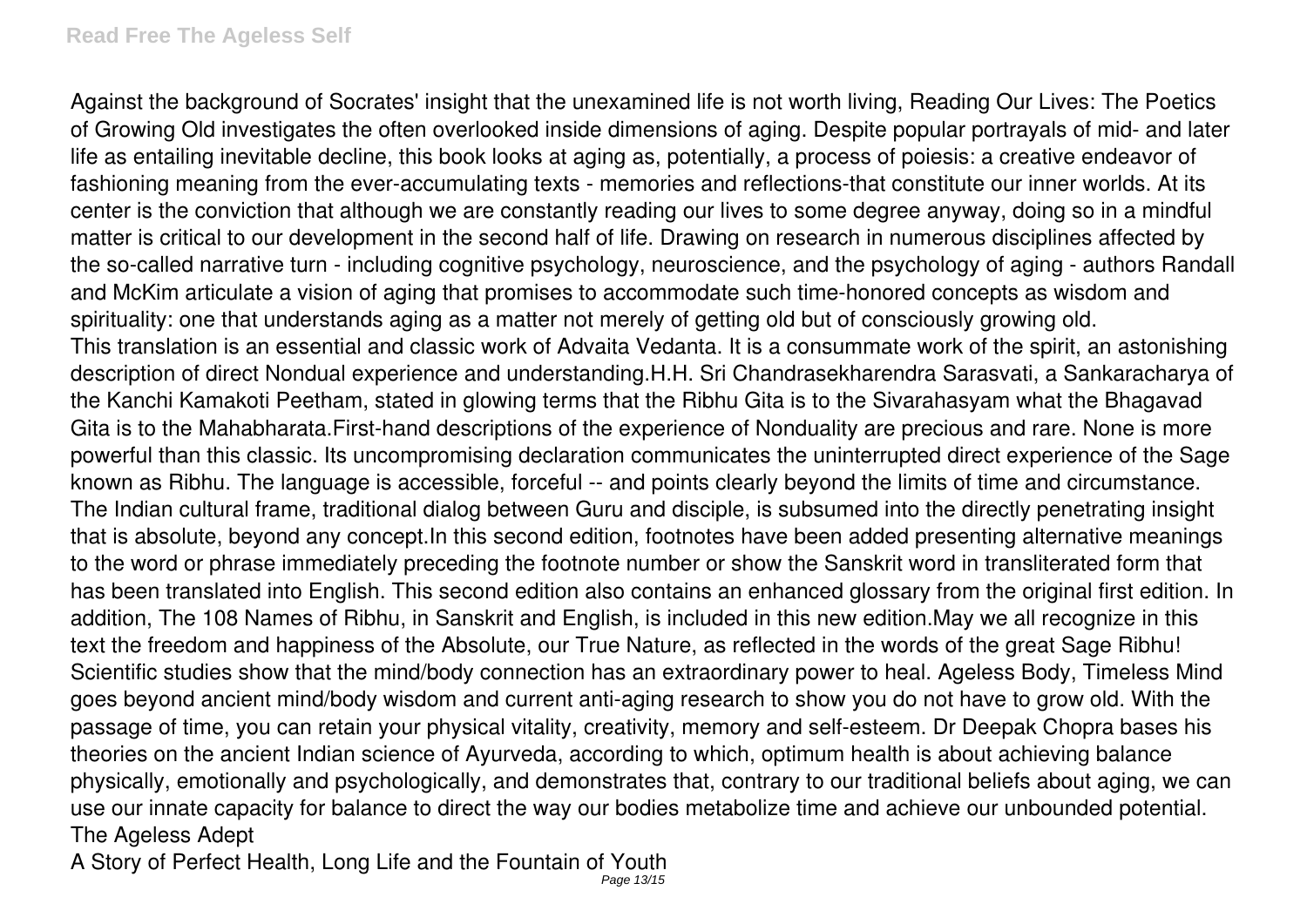# Ageless Soul

From a Disease-centered to a Health-centered Perspective Stories of the Senescent Subject in Twentieth-century French Writing A Student's Abridgment of the Ageless Wisdom

This book is the first to examine age across the modern and contemporary dramatic canon, from Arthur Miller and Tennessee Williams to Paula Vogel and Doug Wright. All ages across the life course are interpreted as performance and performative both on page and on stage, including professional productions and senior-theatre groups. The common admonition "act your age" provides the springboard for this study, which rests on the premise that age is performative in nature, and that issues of age and performance crystallize in the theatre. Dramatic conventions include characters who change ages from one moment to the next, overtly demonstrating on stage the reiterated actions that create a performative illusion of stable age. Moreover, directors regularly cast actors in these plays against their chronological ages. Lipscomb contends that while the plays reflect varying attitudes toward performing age, as a whole they reveal a longing for an ageless self, a desire to present a consistent, unified identity. The works mirror prevailing social perceptions of the aging process as well as the tension between chronological age, physiological age, and cultural constructions of age.

By examining both gender and aging in this ethnography of an Indian village, Sarah Lamb forces a re-examination of major debates in feminist anthropology and contributes to the small but growing literature on aging in contemporary culture.

The Columbia Retirement Handbook

Over the past 20 years, the biomedical research community has been delivering hundreds of breakthroughs expected to extend human lifespan beyond thresholds imaginable today. However, much of this research has not yet been adopted into clinical practice, nor has it been widely publicized. Biomedicine will transform our society forever by allowing people to live longer and to continue working and contributing financially to the economy longer, rather than entering into retirement and draining the economy through pensions and senior healthcare. Old age will become a concept of the past, breakthroughs in regenerative medicine will continue, and an unprecedented boom to the global economy, with an influx of older able-bodied workers and consumers, will be a reality. A leading expert in aging research, author Alex Zhavoronkov provides a helicopter view on the progress science has already made, from repairing tissue damage to growing functional organs from a single cell, and illuminates the possibilities that the scientific and medical community will soon make into realities. The Ageless Generation is an engaging work that causes us to rethink our ideas of age and ability in the modern world.

A Guide to Human Development

The Man Who Lived Forever (Formerly the Ageless Adept)

Ageing in Urban Neighbourhoods

Aging, Gender, and Body in North India

Identity, Old(er) Age and Migrancy

Towards Enabling Geographies

Growing Old in the Middle Ages